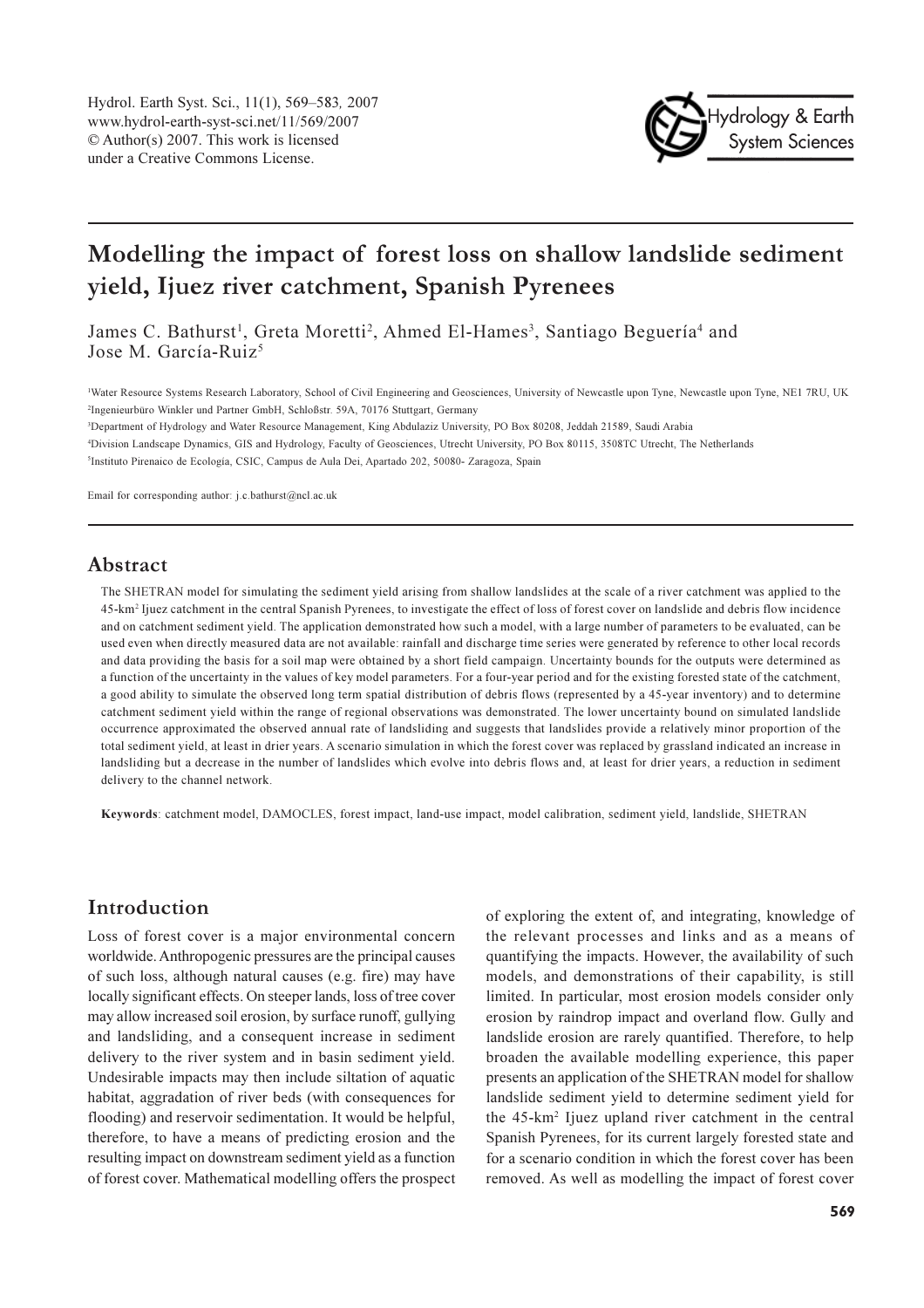on soil erosion, the application was concerned with demonstrating an ability to provide improved estimates of basin scale sediment yield, in support of more efficient landuse planning and engineering design. The principal aims of the paper are:

- to show how a landslide sediment yield model can be  $\bullet$ used to examine the effect of a change of forest cover on shallow landslide and debris flow incidence and on sediment yield at the catchment scale;
- to show how a physically based, spatially distributed model can be used even in the absence of directly measured field data

The application was carried out as part of the European Commission (EC)-funded DAMOCLES project (Bathurst et al., 2003; http://www.damocles.irpi.cnr.it).

# Impact of forest cover on landslide and debris flow incidence

It is well established that forests on sloping ground protect against landslide erosion through their root-binding action and (because of their relatively high transpiration and interception rates) by increasing soil moisture deficits (i.e. creating drier soils), which allow reduced soil pore water pressures (e.g. Greenway, 1987). Removal of forest cover is likely to result in increased slope instability (e.g. Amaranthus et al., 1985; Sidle et al., 1985; Guthrie, 2002; Dhakal and Sidle, 2003; Keim and Skaugset, 2003). The protection has been found to remain effective at extreme rainfalls (Phillips et al., 1990), at least for mature forests. However, when landslides do occur on forested slopes, in extreme rainfall and wind events such as hurricanes, they may be larger and more destructive than on unforested slopes. In particular, they are likely to evolve into debris flows which deliver large volumes of sediment and woody debris to the channel network (e.g. Eschner and Patrick, 1982; DeGraff et al., 1989, Fig. 20). There is also some evidence that the average volume of landslides in forest areas exceeds those in clearcut areas or grassland, at least for the larger slides (Amaranthus at al., 1985; Reneau and Dietrich, 1987). The larger volumes and more destructive nature of landslides in forested areas may be explained by the greater root binding action. For land under grass cover, root binding is relatively weak and landslide occurrence is more closely controlled by the soil cohesion. The initial area in which cohesion is overcome is likely to be relatively small and the landslide scar is therefore similarly limited. Under forest cover, though, slope failure depends more on the root strength and occurs at conditions considerably in excess of those which would be needed simply to overcome soil

cohesion. By the time failure does occur, therefore, the soil has entered an unstable condition over a relatively extensive area. Consequently failure involves both more energy and a greater area of instability.

The ability to model the effect of vegetation cover on slope stability at the scale of a hillslope using geotechnical analysis is well demonstrated in the literature (e.g. Wilkinson et al., 2002; Keim and Skaugset, 2003). The extension of such analysis to the small catchment scale (up to a few square kilometres) has been demonstrated by, among others, Montgomery and Dietrich (1994) and Wu and Sidle (1995), while more recently catchment scale models have been applied to investigate the effect of forestry activities on landslide hazard (Dhakal and Sidle, 2003; Vanacker et al., 2003). Takahashi and Nakagawa (1989) developed a model for landslide sediment yield which they tested at a basin scale of around 20 ha. However, as far as the authors are aware, SHETRAN is the only physically based model which provides an ability to model both landslide occurrence and the resulting sediment yield at catchment scales relevant to a range of engineering interests (up to 500 km<sup>2</sup>).

# **SHETRAN** shallow landslide model

### MODEL BACKGROUND

The SHETRAN landslide sediment yield model is a development of the original SHE (Système Hydrologique Européen) hydrological modelling system, which was built in a collaborative programme by the then Institute of Hydrology (now the Centre for Ecology and Hydrology, Wallingford), the then Danish Hydraulic Institute (now DHI Water & Environment) and SOGREAH (Abbott et al., 1986a, b). Following the transfer of the UK SHE programme to the University of Newcastle upon Tyne, a component for modelling soil erosion by raindrop impact and overland flow was added (Bathurst et al., 1995; Wicks and Bathurst, 1996). Subsequently the resulting model was heavily revised to produce SHETRAN, a general, physically based, spatially distributed modelling system that can be used to construct and run models of all or any part of the land phase of the hydrological cycle (including sediment and contaminant transport) (Ewen et al., 2000).

Through its integrated surface and subsurface representation of river basins, SHETRAN provides soil moisture conditions and thence a basis for simulating rainand snowmelt-triggered landsliding. The SHETRAN landslide component was thus developed to simulate the erosion and sediment yield associated with shallow landslides at the basin scale (Burton and Bathurst, 1998). The occurrence of shallow landslides is determined as a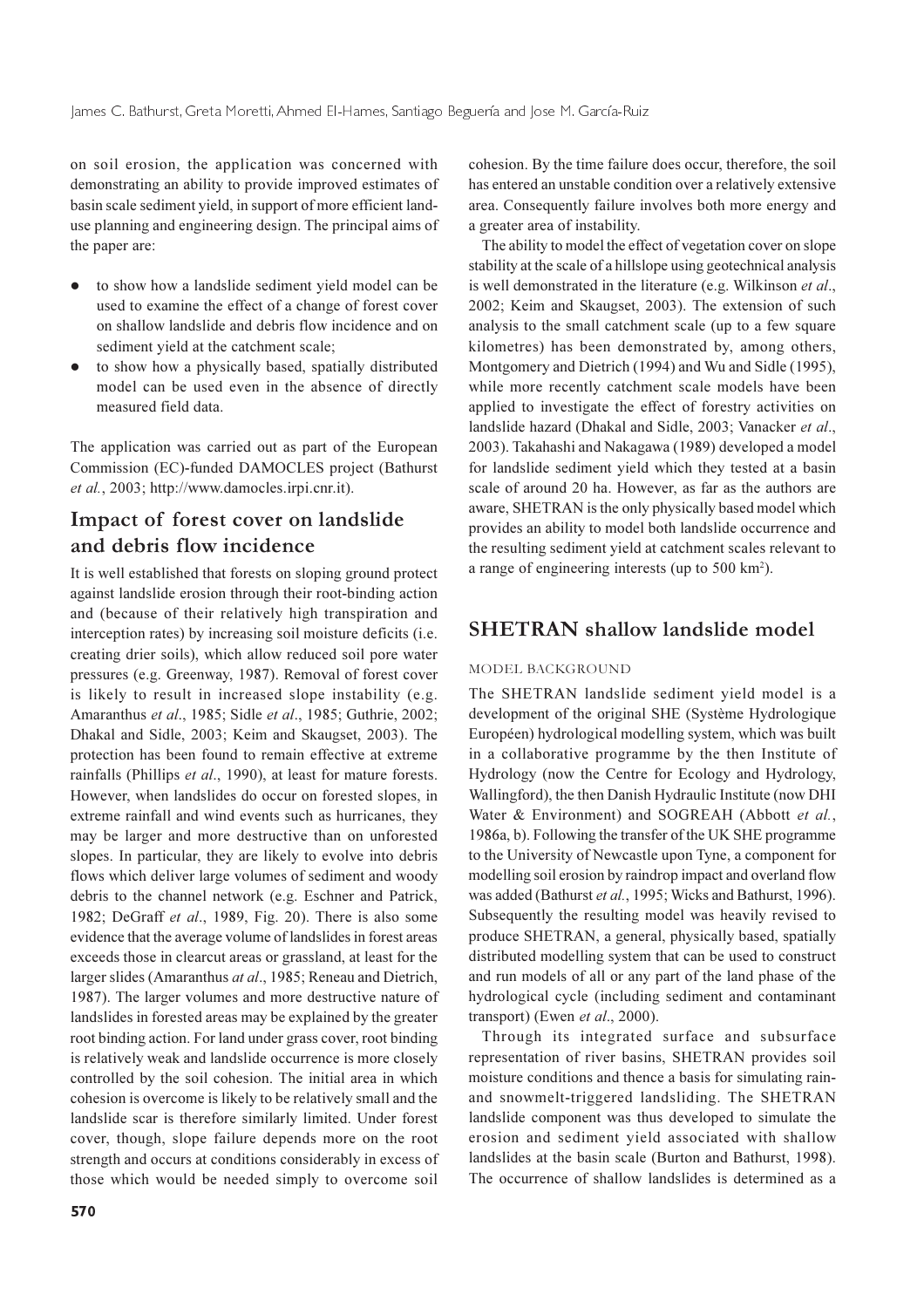function of the time- and space-varying soil saturation conditions simulated by SHETRAN, using standard, geotechnical, infinite-slope, factor-of-safety analysis. This includes allowance for the effect of vegetation root cohesion. For each landslide the volume of eroded material is determined from the soil depth and the area of the landslide. Using a rule-based approach, and in line with the above review of debris flow occurrence, the eroded material is routed down the hillslope as a debris flow if the vegetation is forest or if the landslide occurs in a gully. However, if the landslide occurs on a planar grass-covered slope, there is no onward transport. The model has an option to allow the debris flow to collect additional sediment by scouring along its track (not considered necessary for the Ijuez simulation). Deposition by the debris flow occurs once the gradient falls below a certain critical value (initially set at 10°) and takes place over the run-out distance, which is calculated as a percentage of the difference in elevation between the landslide location and the critical slope. (Initially this proportion was set at 40%.) The proportion of the material reaching the channel network is then calculated and fed to the SHETRAN sediment transport component for routing to the basin outlet. Material deposited along the track of the debris flow may subsequently be washed into the channel by overland flow.

Within SHETRAN, the spatial distribution of catchment properties, rainfall input and hydrological response is achieved in the horizontal direction through the representation of the catchment and its channel system by an orthogonal grid network and in the vertical direction by a column of horizontal layers at each grid square. However, grid resolution is typically large (as much as 1 or 2 km) compared with the length dimensions of shallow landslides (typically around  $10-100$  m). The central feature of the landslide model, therefore, is the use of derived relationships (based on a topographic index) to link the SHETRAN grid resolution at which the basin hydrology and sediment yield are modelled, to a subgrid resolution at which landslide occurrence and erosion is modelled. That is, using the topographic index, the SHETRAN grid saturated zone thickness is distributed spatially at the subgrid resolution. If the factor-of-safety analysis indicates slope failure at a subgrid element, that element counts as one landslide. Through this dual resolution design, the model is able to represent landsliding at a physically realistic scale while remaining applicable at basin scales (up to 500 km<sup>2</sup>) likely to be of interest, for example feeding a reservoir. The subgrid discretisation, landslide susceptibility and potential landslide impact (e.g. sediment delivered to the stream system) are determined in advance using a Geographical Information System and this information is stored in a 'look-up' table.

During the time-varying simulation SHETRAN provides information on the temporal variation in soil moisture content as input to the landslide model. As landslides occur. their predetermined sediment impacts are passed to the SHETRAN sediment transport component from the lookup table and the sediment is routed along the channel system to the basin outlet.

The ability of the basic SHETRAN flow and sediment transport model to simulate the impact of forest cover on soil erosion and sediment yield has been demonstrated by Lukey et al. (2000). A first test of the landslide model, showing an ability to simulate the spatial distribution of landslides and the catchment sediment yield within quantified uncertainty bounds for the 505-km<sup>2</sup> upper Llobregat catchment in the south-eastern Spanish Pyrenees, is reported by Bathurst et al. (2006). Subsequent application of the landslide model to scenarios for future climate and land use for the 180-km<sup>2</sup> Valsassina catchment in the Italian Southern Alps is presented by Bathurst et al. (2005). This paper follows on from the Valsassina application to investigate the impact of deforestation on shallow landslide incidence and sediment yield for the Ijuez catchment.

Full details of the equations and data needs of SHETRAN and its landslide sediment yield component have been reported in a number of publications (Burton and Bathurst, 1998; Ewen et al., 2000; Bathurst et al., 2005) and are therefore not repeated here. The version of the model used for the Ijuez application is the same as that described in Bathurst et al. (2005).

#### MODEL UNCERTAINTY

Two particular sources of uncertainty are taken into account. The first arises from the uncertainty in parameterising physically based, spatially distributed models (Beven and Binley, 1992; Beven, 2001, pp.19–23; Guimarães et al., 2003). This is accounted for by setting bound values on the more important model parameters and, through simulation, creating corresponding bounds on the model output (Ewen and Parkin, 1996; Lukey et al., 2000; Bathurst et al., 2004). The aim of the landslide modelling then becomes that of bracketing the observed pattern of occurrence with several simulations based on the different parameter bound values, rather than reproducing the observed pattern as accurately as possible with one simulation (Bathurst et al., 2006).

The second area of uncertainty arises from the impracticality of measuring the required landslide model parameters (for the factor-of-safety equation) at every model subgrid element across the entire catchment and the consequent reliance on estimated values. A certain proportion of elements is then characterised with unrealistic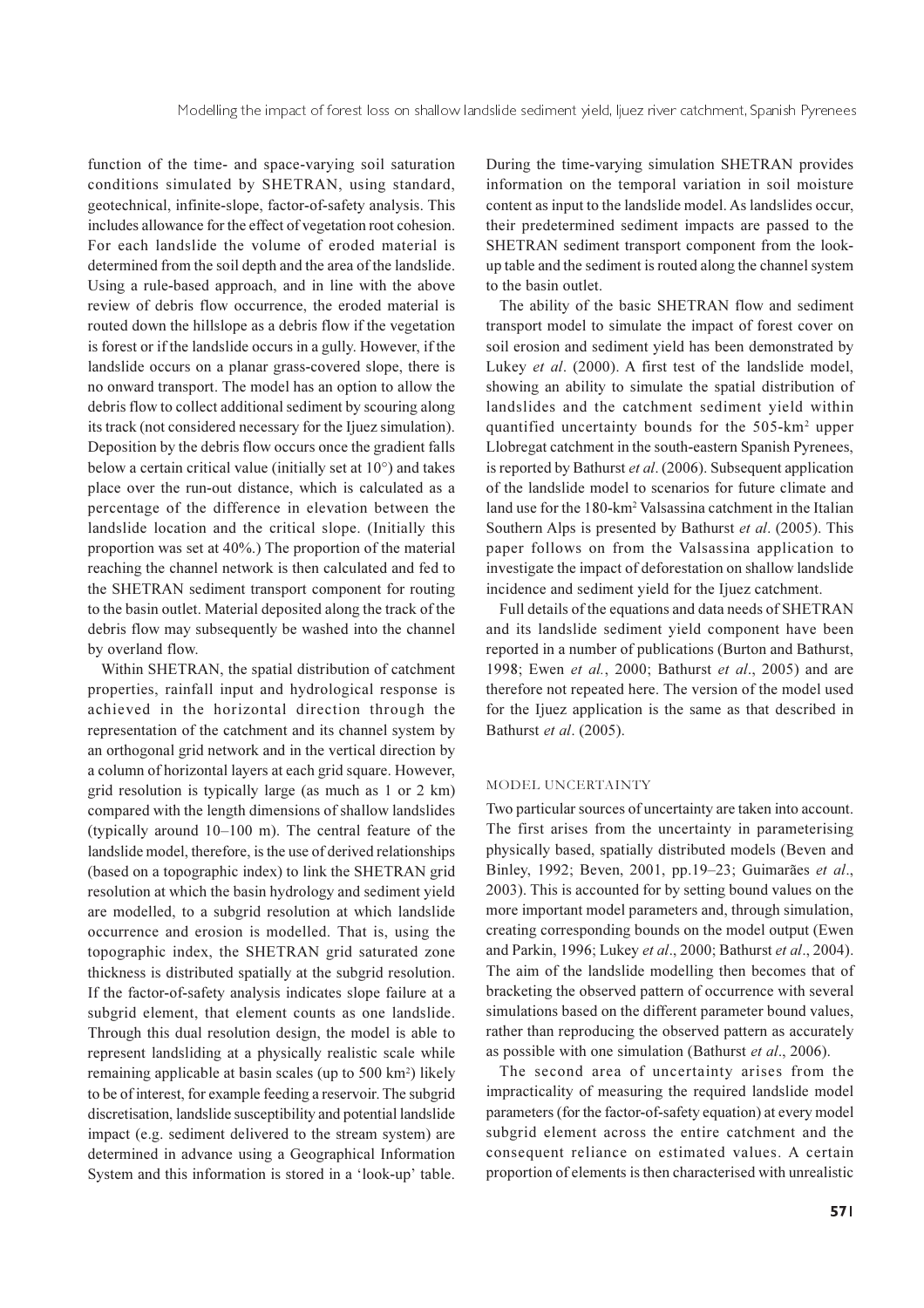combinations of parameter values and is simulated to be unconditionally unstable, even in dry conditions. Before simulating the period of interest, these instabilities need to be eliminated so that only sites with physically realistic combinations of parameter values are retained. Bathurst et al. (2006) tested an approach in which a preceding simulation involving a relevant rainfall time series (e.g. based on past extreme events) was used to identify and thus exclude the unwanted landslides. This was a pragmatic approach, considered useful when simulating large events. However, it also introduced an element of calibration, since the rainfall time series was selected to provide the best agreement between the simulated and observed landslide patterns. Bathurst et al. (2005) therefore investigated an alternative approach, in which all the landslides that occurred at the start of the simulation (e.g. in the first 24 hours) before there was any rain, were eliminated. This approach was also used in the case of the Ijuez application.

# The Ijuez catchment

The 45-km<sup>2</sup> Ijuez catchment was selected as a test area because it lies in the calcareous flysch sector of the central Spanish Pyrenees, which was the focus for regional hazard assessment modelling in the DAMOCLES project (Lorente et al., 2002, 2003). A particular reason for selecting the catchment was that, at the time, it contained 60-100 debris flow sites. The Ijuez is a tributary of the Aragón river, 10 km from the city of Jaca (Fig. 1). Elevations in the catchment range from 838 to 2173 m, the main lithology is calcareous flysch and the natural vegetation is mainly pines, shrubs and, in the highest parts, meadows. In former times the catchment was heavily farmed, causing considerable

erosion, including landslides and debris flows. Part of the catchment was therefore reforested in 1955–56. The main stream flows all year, fed by groundwater and soil water. but the smaller streams dry up in the summer. There can be some snowmelt in the spring months. Tributary streams flow in steep-sided narrow valleys. Landslides and debris flows are evident at various locations in the catchment. There is also significant evidence of erosion and sediment transport along the stream system, in the form of channel bars, bank collapse, braiding and substantial check dams built in the past to stabilise the channel.

North facing slopes tend to have deeper soils with a higher organic content: the plantation trees have grown more and there are fewer landslides. As a result of the past farming, the soils on the south facing slopes are thinner, have a poor organic content and are very stony. Tree growth on the southfacing slopes is poorer and there are more landslides.

The simulation was intended to be representative of recent conditions and the period  $1/1/95-31/12/98$  was therefore selected. The period happened to be relatively dry, with 1998 the driest year.

Mean annual rainfall at Jaca is 874 mm. Regionally, the peak runoff period is spring with a secondary peak in autumn (García-Ruiz et al., 2001).

# Data collection and analysis

The data required by SHETRAN are:

- (i) Precipitation and potential evaporation input data to drive the simulation, preferably at hourly intervals;
- (ii) Topographic, soil, vegetation, sediment and geotechnical properties to characterise the catchment



Fig. 1. Ijuez catchment map (showing elevation and channel network) and location map.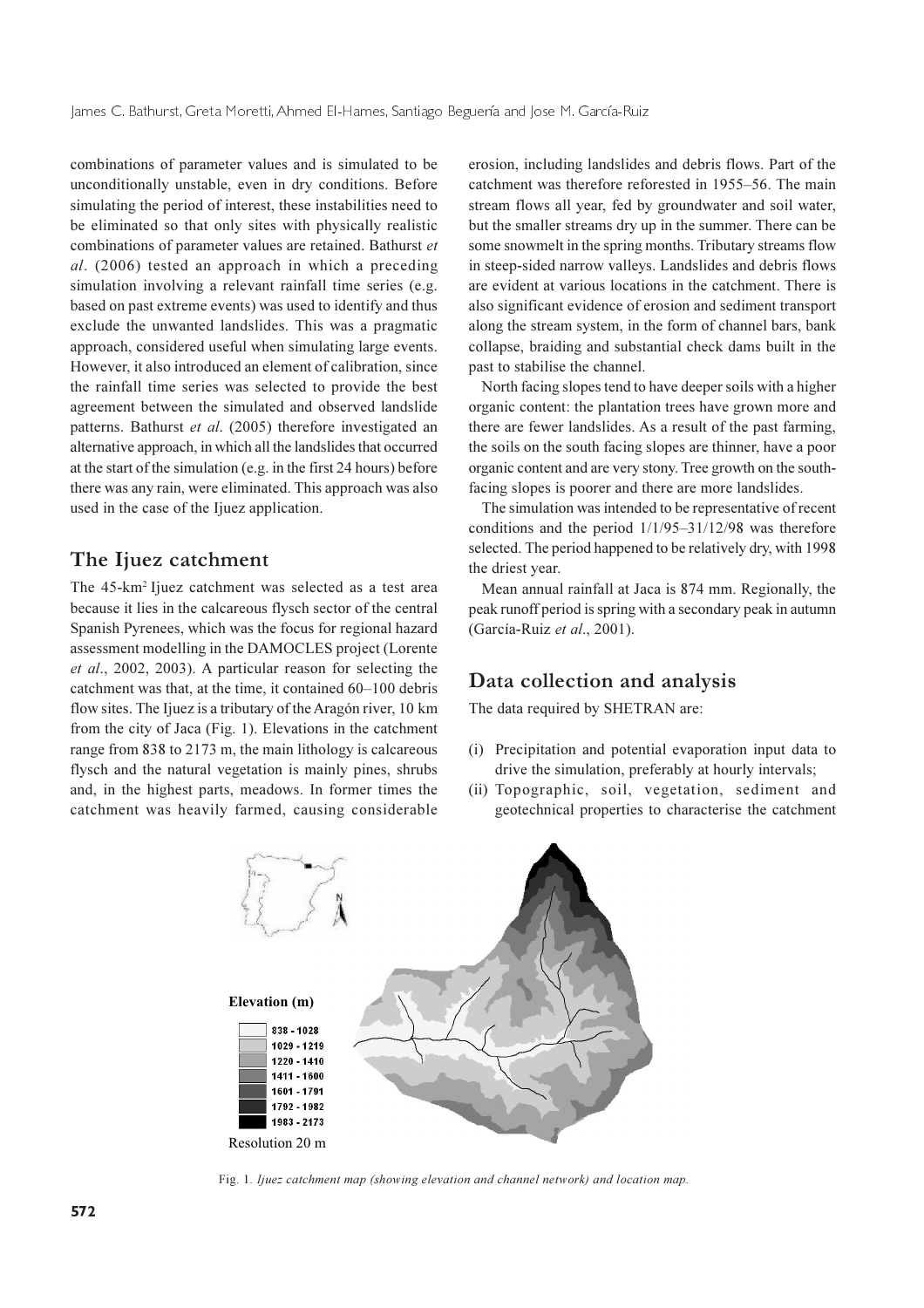on a spatially distributed basis;

(iii) Discharge records, sediment yield and a landslide inventory, for testing the model output.

As is typically the case in applications to all but the most densely instrumented catchments, some of these data were readily available, others had to be collected in the field and all required conversion into the SHETRAN format. The paper illustrates how the necessary data can be compiled even in the absence of direct measurements.

### PRECIPITATION

Daily precipitation records were available for one station in the catchment (Bescos, with data from 1970 onwards) and four others around the catchment. However, most of them contain significant gaps during the 1990s. Hourly precipitation data were available only at Jaca (from 1989 onwards), 10 km away from the catchment. Because of a gap in the Bescos record for 1995–97, it was first necessary to generate the Bescos daily record for this period by correlation with the Jaca record for other years (a relationship was derived with  $r^2 = 0.73$  for a 13-year period). Thus for the simulation period, only the 1998 data come directly from the Bescos record. A relationship between daily total precipitation and hourly duration was then established for Jaca. This was then used to disaggregate the Bescos daily record to the hourly scale with a University of Newcastle statistically based code called Raindist (C. G. Kilsby, personal communication).

Data for the region show an altitude dependency in annual rainfall. The Ijuez catchment was therefore divided into three rainfall bands according to altitude (800-1200 m, 1200-1600 m and over 1600 m). Each area has different hourly rainfall values calculated from the Bescos disaggregated precipitation data and based on the annual total precipitation versus elevation relationship.

Frontal rainfall is normal during November to May, so if it rains at Jaca it is likely also to rain at Bescos. During the summer season rainfall is convective and not spatially uniform, so the correlation between the Jaca and Bescos record is then likely to be poorer.

### **EVAPOTRANSPIRATION**

Pan evaporation data are available at Bescos for certain years and for the summer months only. Potential evapotranspiration values were therefore derived from the mean daily temperature record (average of maximum and minimum) at Bescos using the Blaney-Criddle formula (e.g. Dunne and Leopold, 1978, p139):

$$
PE = p(0.46T + 8.13) \tag{1}
$$

where  $PE =$  daily potential evapotranspiration (mm day<sup>1</sup>).  $p$  = percentage of the annual hours of daylight each day, expressed as a mean daily value for each month (%) (data from Shaw (1994)) and  $T =$  mean daily temperature (°C). The Bescos temperature record was available for 1971 to 1994, excluding 1990, and from 1998 to 1999. The derivation was first carried out for 1991 and 1998, as there were pan data for those years, so that the Blaney-Criddle equation could be calibrated. The calibrated equation was then applied to generate daily evapotranspiration (assumed constant in each day) for 1995–1998, using the 1998 temperature data for each year. Actual evapotranspiration was calculated in the simulations from a relationship between the ratio of actual to potential evapotranspiration and soil water potential (Denmead and Shaw, 1962). The ratio was set to a maximum value for saturated conditions, decreasing to zero at the wilting point. Compared with rainfall, evaporation shows relatively little interannual variability and the approximations inherent in the above procedure are not thought to be a major source of error.

#### TOPOGRAPHY AND MODEL GRID

A 10-m resolution Digital Elevation Model (DEM) provided by the Instituto Pirenaico de Ecología, Consejo Superior de Investigaciones Cientificas, (CSIC-IPE) formed the basis of the SHETRAN topographic model. The SHETRAN grid resolution (used for the hydrological and sediment transport component) was chosen to be 500 m, giving 189 squares. A 20-m DEM resolution was selected as the subgrid resolution of the landslide model. The river network was generated from the 10-m DEM: 70 river links were thus defined, where a river link is equal to one side of a SHETRAN grid square. The model grid and channel network are shown in Fig. 2.



Resolution 500 m



Fig. 2. SHETRAN grid network, channel system and elevation distribution for the Ijuez catchment.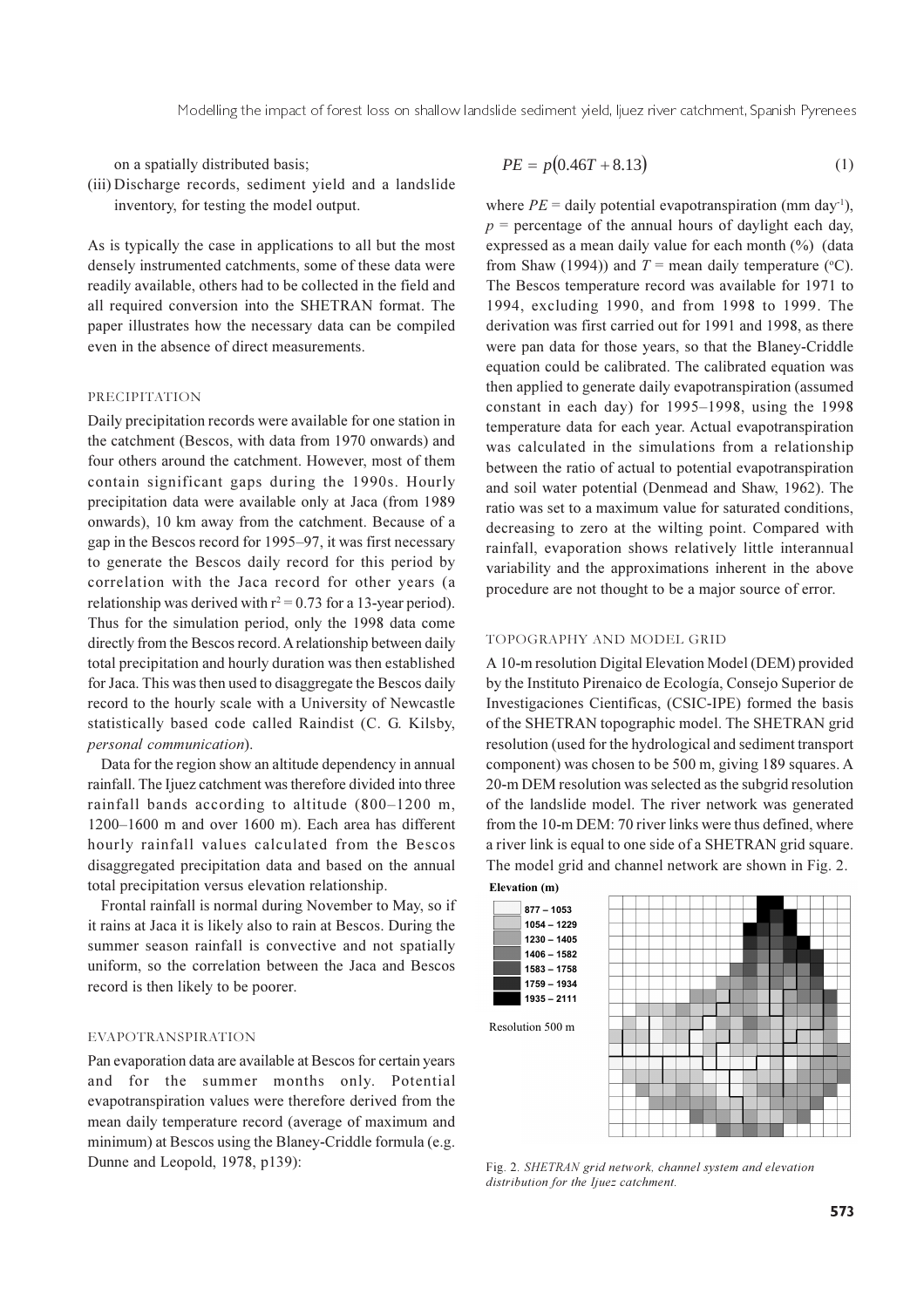At 47.25 km<sup>2</sup>, the SHETRAN model area is slightly larger than the actual area of the Ijuez catchment (45 km<sup>2</sup>). The landslide model area was 46 km<sup>2</sup>.

### SOIL PROPERTIES AND SOIL MAP

A three-day field visit was made in June 2001 to collect soil samples as a basis for determining the model soil parameters (principally for the factor-of-safety equation). Twelve samples were collected from across the catchment. The field measurements, sample collection methodology and laboratory analysis to give the hydraulic and geotechnical properties were the same as described in Bathurst et al. (2005) and are not repeated here.

From the field observations and the laboratory analysis it was concluded that the soil does not vary significantly in the Ijuez catchment. However, two main soil types (silty clay and silty clay loam) were noted, with slight differences in the physical and mechanical characteristics. No soil map was available and a means was therefore sought to extrapolate from the point samples to a catchment scale distribution through correlation with catchment characteristics which could affect soil type and distribution. Correlations of particle size distribution and of effective angle of internal friction with topography and vegetation cover were explored. (No geology map was available for the Ijuez catchment to explore correlation with geology.) No relationship was found with topography but it was

noticed that soil type 1 tended to occur in areas covered with natural forest while soil type 2 tended to occur in the reforested areas. Although the correlation was not exact, it was considered to be the best that could be achieved with the available data and to be appropriate for use in a modelling exercise aimed at the catchment scale, rather than a detailed local scale. Therefore, using the vegetation map as a basis, a soil map showing the distribution of the two soil types identified above was created (Fig. 3).

Mean values of the SHETRAN soil parameters for the two soil types are shown in Table 1.

#### VEGETATION COVER

A vegetation map was provided by the Instituto Geológico y Minero de España (Zaragoza) (partners in the DAMOCLES project) and showed seven main vegetation types: meadows, beeches, farmed areas, oaks, pines, shrubs and reforested pines. Partly as a result of observations made during the field visit, these seven classifications were reduced to three for the simulations: beeches, oaks and pines (the beeches and oaks cover only a small area and combining them with pines was therefore considered reasonable); meadows, farmed areas and shrubs; and reforested pines. The resulting vegetation map is shown in Fig. 4. The vegetation property data required for the SHETRAN hydrological and sediment transport simulations were obtained from the literature and past experience in model applications (e.g. Lukey et al., 2000). For the landslide model, root cohesion was varied as part of the procedure



Fig. 3. The soil map created for the Ijuez catchment. Details of the two soil types are shown in Table 1.



Fig. 4. The vegetation cover map created for the Ijuez catchment.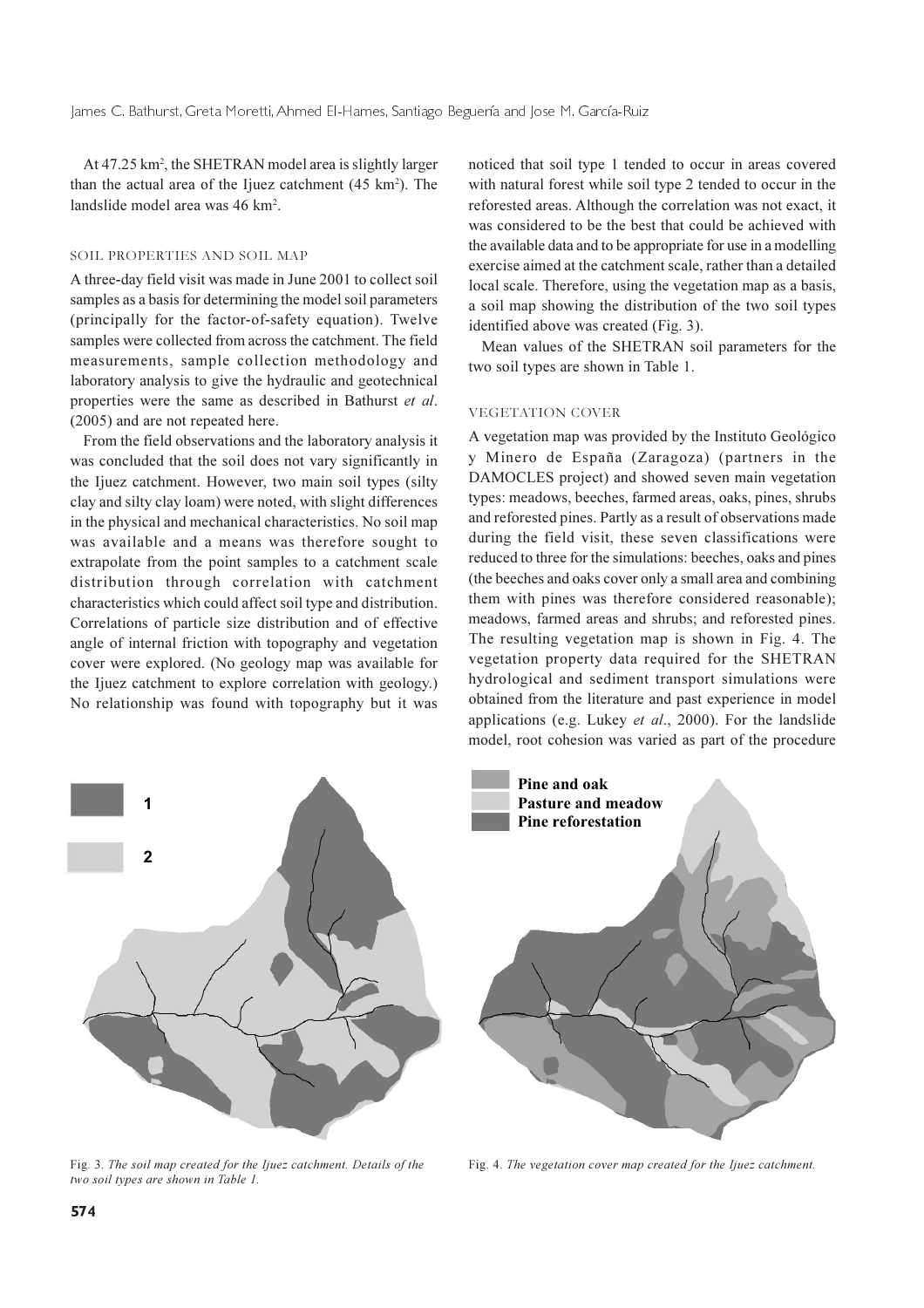| Soil<br>class | Percentage of Sand                                        |                | Saturated Water Content<br>$(m^3 m^{-3})$ |                           |                           | Residual Water Content<br>$(m^3 m^{-3})$ |                | Water Content at Field<br>Capacity $(m^3 m^{-3})$ |         | Water Content at Wilting<br>Point $(m^3 m^{-3})$              |                |               |                |                |         |
|---------------|-----------------------------------------------------------|----------------|-------------------------------------------|---------------------------|---------------------------|------------------------------------------|----------------|---------------------------------------------------|---------|---------------------------------------------------------------|----------------|---------------|----------------|----------------|---------|
|               | lower<br>limit                                            | upper<br>limit | average                                   | lower<br>limit            | upper<br>limit            | average                                  | lower<br>limit | upper<br>limit                                    | average | lower<br>limit                                                | limit          | upper average | lower<br>limit | upper<br>limit | average |
| $\mathcal{I}$ | 1.92                                                      | 16.5           | 9.22                                      | 0.515                     | 0.541                     | 0.528                                    | 0.141          | 0.172                                             | 0.157   | 0.352                                                         | 0.430          | 0.391         | 0.186          | 0.265          | 0.226   |
| 2             | 2.42                                                      | 12.4           | 7.41                                      | 0.493                     | 0.520                     | 0.506                                    | 0.092          | 0.133                                             | 0.112   | 0.307                                                         | 0.358 0.333    |               | 0.125          | 0.182          | 0.154   |
| Soil<br>class | Saturated Conductivity<br>$(m \, \text{d} \alpha v^{-1})$ |                | van Genuchten alpha                       |                           |                           | van Genuchten n                          |                | Weight Density of Saturated<br>Soil $(N/m^3)$     |         | Weight Density of Soil at Field<br>Moisture Content $(N/m^3)$ |                |               |                |                |         |
|               | lower<br>limit                                            | upper<br>limit | average                                   | lower<br>limit            | upper<br>limit            | average                                  | lower<br>limit | upper<br>limit                                    | average | lower<br>limit                                                | upper<br>limit | average       | lower<br>limit | upper<br>limit | average |
| $\mathcal{I}$ | 0.076                                                     | 0.103          | 0.089                                     | $6.63\times$<br>$10^{-3}$ | $8.12\times$<br>$10^{-3}$ | $7.37\times$<br>$10^{-3}$                | 1.31           | 1.44                                              | 1.37    | 17840                                                         |                | 23860 20850   | 16400          | 22590          | 19490   |
|               | 0.121                                                     | 0.274          | 0.198                                     | $7.53\times$<br>$10^{-3}$ | $7.97\times$<br>$10^{-3}$ | $7.75\times$<br>$10^{-3}$                | 1.43           | 1.50                                              | 1.47    | 17580                                                         | 22030          | 19810         | 15930          | 20440          | 18180   |

Table 1. SHETRAN soil parameters for the two soil types used to characterise the Ijuez catchment

Note: Soil moisture conditions in the unsaturated zone are modelled using the van Genuchten (1980) equation,  $S = (\theta - \theta) / (\theta_s - \theta_r)$  $[1 + (-\alpha h)^n]$ <sup>w</sup>, where S = degree of saturation (dimensionless fraction), q = volumetric moisture content (m<sup>3</sup> m<sup>-3</sup>), q<sub>n</sub> = saturated volumetric moisture content (m<sup>3</sup> m<sup>-3</sup>), h = pressure head (m), n,  $\alpha$  (m<sup>-1</sup>) and q<sub>r</sub> (residual water content) are fitted empirical constants and w = 1-(1/  $\overline{n}$ ).

for defining the model uncertainty envelope but was based on literature data such as Sidle et al. (1985), Preston and Crozier (1999) and Abernethy and Rutherfurd (2001). Vegetative surcharge was assumed to be negligible.

#### DISCHARGE

There was no discharge record for the Ijuez river which could be used to test the simulation results. A discharge record was therefore obtained by scaling the Aragón river record at Jaca, using a regionally based scaling equation. To establish the equation, discharge records were collected from a number of gauging stations in the area. Relationships between annual total discharge and catchment area as well as between monthly mean discharge and area were derived using data from 34 catchments ranging in size from 40 km<sup>2</sup> to more than 2000 km<sup>2</sup>. These equations effectively determined the Ijuez discharge as 0.19 times the Aragón discharge at the monthly scale and this factor was applied to scale the mean daily discharge records for the Aragón.

### LANDSLIDE INVENTORY

An inventory map of debris flow occurrence in the Ijuez catchment for the period from 1956 to 2001 was available for testing the landslide simulations. The map was compiled by the CSIC-IPE from the interpretation of a historical series of aerial photographs and from field surveys. For the period 1956–2001, 146 debris flows were identified, 21 of which occurred during 1990–2001. Analysis shows a nearly steady rate of occurrence through the period, despite variations in land use and rainfall. (In fact, there has been a slight decrease from 3.6 landslides per year during 1957–1977 to 2.4 during 1977-2002 (Beguería, 2005).) It is therefore suggested that the triggering of shallow landslides and the subsequent formation of debris flows in the Ijuez catchment is related to relatively frequent intense rainfalls with recurrence intervals of no more than 2 to 5 years (Lorente et al., 2003). As noted earlier, there is a greater preponderance of debris flows on the south-facing slopes. There is also a general absence of debris flows on the meadow lands above the tree line at the north end of the catchment.

Analysis of debris flow characteristics in the flysch sector quantified the mean value of the critical slope below which debris flow deposition occurs as 18° and the run-out distance as 60% of the difference in elevation between the landslide location and the critical slope (Lorente et al., 2003). These values therefore replaced the SHETRAN default values of 10° and 40% (Burton and Bathurst, 1998).

#### **SEDIMENT YIELD**

There were no sediment yield records for the Ijuez catchment which could be used to test the simulation results. More indirect data were therefore used, consisting of measurements from elsewhere in the Spanish Pyrenees. Regional long term yields of  $1.5-4$  t ha<sup>-1</sup> yr<sup>-1</sup> are reported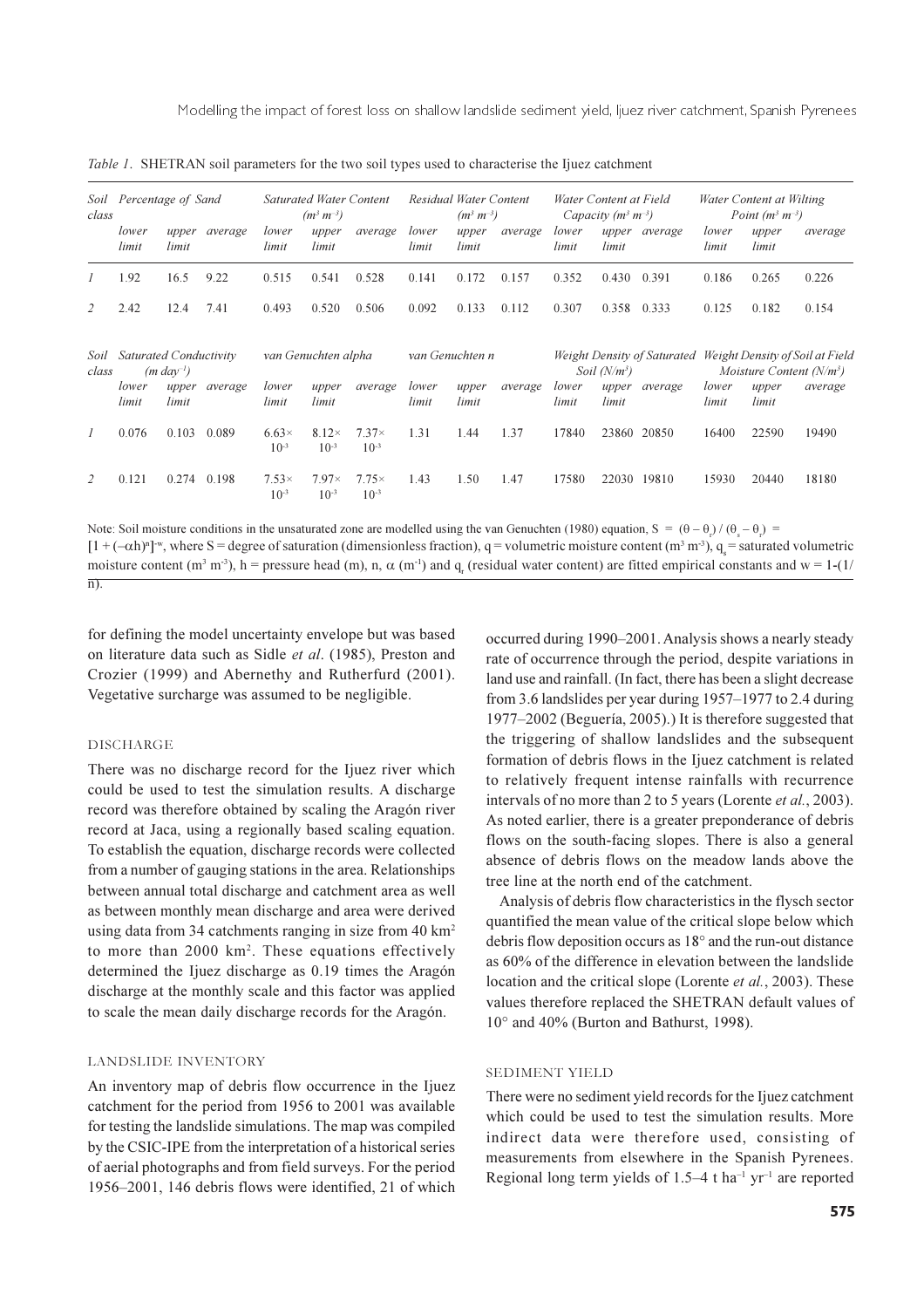for catchments of 190 to 2694 km<sup>2</sup> along the Central Pyrenees (Ebro valley) by Avendaño Salas et al. (1997). CSIC-IPE scientists have also measured yields of 2.04 and  $1.87$  t ha<sup>-1</sup> yr<sup>-1</sup> on two small catchments (2.84 and 0.95 km<sup>2</sup>) respectively) in the flysch area near the Ijuez catchment, for a period of one year  $(1/10/99-30/9/00)$ . The first of these (4 km from the Ijuez catchment) refers to a largely deforested area and 73% of its total yield is composed of suspended (particulate) load. The second (8.5 km from the Ijuez catchment) refers to a forested area and 73% of its total vield is composed of solute load (García-Ruiz et al., 2004). These figures may provide a general range for the expected order of magnitude of the Ijuez catchment yield.

# Model calibration and results

### PROCEDURE

As noted earlier, there is uncertainty in evaluating the model parameters and other inputs. The aim of the calibration was therefore not to reproduce the observed hydrological response and the observed occurrence of landslides as accurately as possible with one simulation but to bracket the observed responses with several simulations. Among them, these simulations should represent the uncertainty in the key inputs. Similarly, the event sediment yield should be represented by an uncertainty envelope rather than a single simulation.

The modelling and calibration procedure leading to the final event sediment yield involved the following sequential steps.

- (i) Simulation of the hydrological response, to give the soil saturation and water flow data which form the input to the other components. Test against scaled Aragón river record.
- (ii) Simulation of the sediment supply to the channel network, derived (a) from landslides and (b) from soil erosion by raindrop impact and overland flow. Comparison of the landslide simulations with the observed inventory.
- (iii) Simulation of the sediment transport along the channel to the catchment outlet, to give the sediment yield. Test against regional data.

For stages (i) and (ii), the simulation uncertainty was quantified as a function of uncertainty in key model parameters by setting upper and lower bounds on the parameter values (Ewen and Parkin, 1996). For stage (iii) the overall maximum and minimum estimates of sediment yield should ideally be determined by carrying out simulations for each combination of the individual hydrological, landslide and soil erosion uncertainty runs. However, the required computing was not possible within the constraints of the study and the final hydrological input was represented by a single simulation (the baseline run, described in the following section).

The full test period was  $1/1/95-31/12/98$ . It was preceded by the last six months of 1998 run as a 'settling down' period to allow the effect of the initial conditions to dissipate and to allow consistency to develop between the individual grid square conditions. The settling down period does not contribute to the final simulation results.

### Hydrology calibration

In calibrating the hydrology model, adjustments were made to several of the parameters to which the results are most sensitive. These were the Strickler resistance coefficient for the overland flow, the ratio of actual to potential evapotranspiration at soil field capacity, the Van Genuchten exponent  $n$  for the soil moisture content/tension curve (see Table 1) and the soil saturated zone hydraulic conductivity. (See Ewen et al. (2000) and Lukey et al. (2000) for a detailed explanation of these terms and their evaluation.) In particular, it was necessary to increase the soil saturated zone hydraulic conductivity to the relatively large value of  $10 \text{ m day}$ <sup>1</sup> to simulate discharges with the appropriate magnitude and flow duration characteristics. This is large compared with the values of 0.09–2 m day<sup>-1</sup> derived from the measured soil particle size distribution using the formulation of Saxton et. al. (1986) (Table 1). The value of 10 m day<sup>-1</sup> may therefore be an effective value, representative at the model grid scale and the steep gradients in the Ijuez catchment (e.g. Bathurst and O'Connell, 1992). The resulting baseline values of the key parameters are shown in Table 2. These are the best estimates of the parameter values and the basis for setting the bound values accounting for uncertainty, which are also shown in the table. Based on observations in the catchment, soil depth was set at 1.5 m. This depth, in the model, is considered to represent the unconfined aquifer lying above an impermeable layer.

To allow for covariance of the parameters, simulations were carried out for the eight different combinations of bound values (for the Strickler coefficient, the evapotranspiration ratio and the Van Genuchten exponent, Table 2), thereby producing an uncertainty envelope for the model output.

As the Ijuez/Aragón discharge scaling was based on monthly runoff data, comparison of the simulated and observed (i.e. scaled) Ijuez discharge time series is most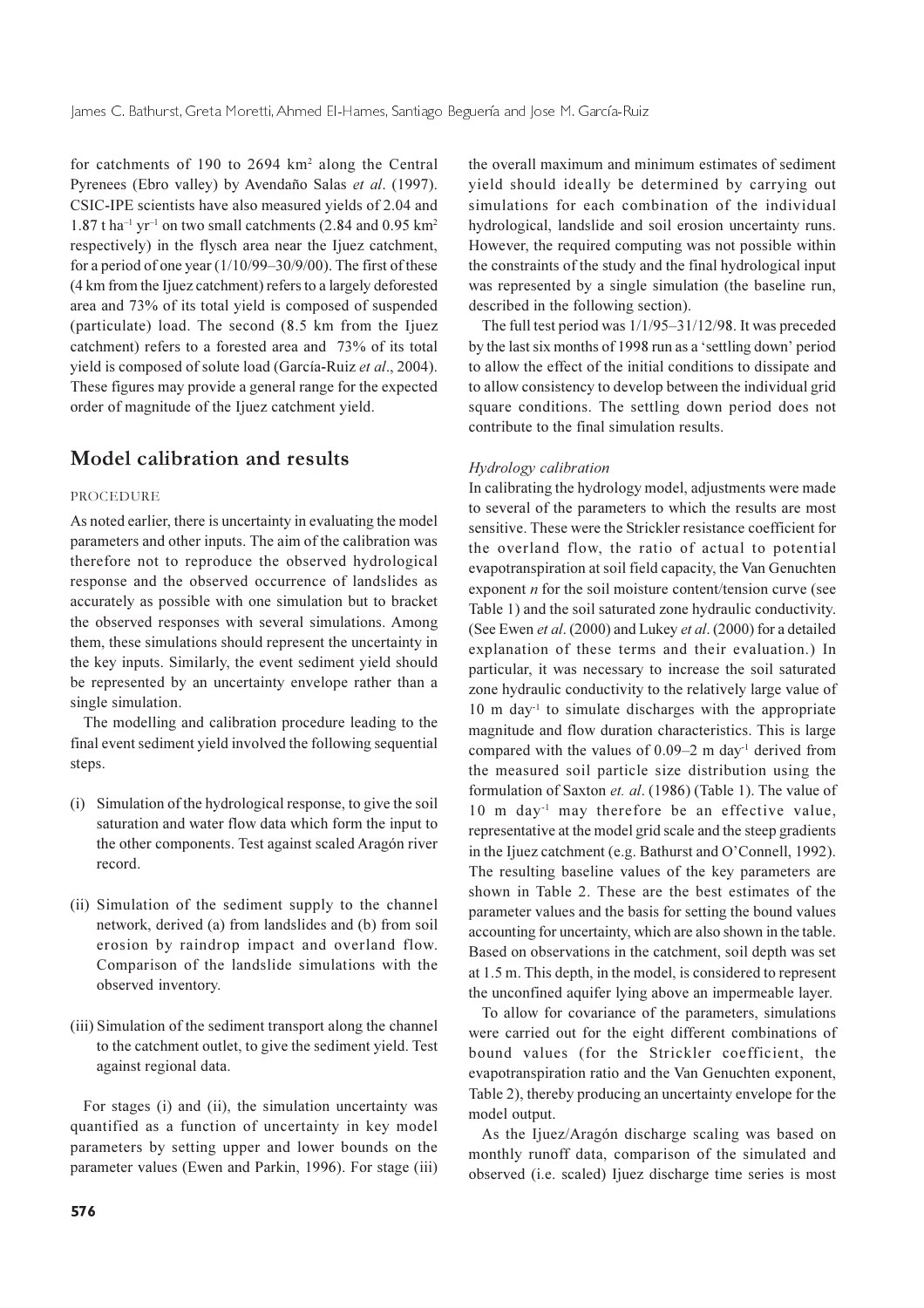| <i>Table 2.</i> Baseline and bound values for the principal SHETRAN |  |
|---------------------------------------------------------------------|--|
| parameters for the I juez simulations                               |  |

| Parameter                           | <b>Baseline</b> | <b>Bound</b> values |       |
|-------------------------------------|-----------------|---------------------|-------|
|                                     | value           | upper               | lower |
| Strickler overland flow resistance  |                 |                     |       |
| coefficient:                        |                 |                     |       |
| pine (natural)                      | 0.5             | 1                   | 0.1   |
| pine (planted)                      | 0.5             | 1                   | 0.1   |
| shrubs/meadows                      | 1               | $\overline{5}$      | 0.5   |
| Actual/potential evapotranspiration |                 |                     |       |
| ratio at soil field capacity        |                 |                     |       |
| pine (natural)                      | 0.5             | 0.8                 | 0.3   |
| pine (planted)                      | 0.5             | 0.8                 | 0.3   |
| shrubs/meadows                      | 0.3             | 0.5                 | 0.2   |
| Van Genuchten coefficient for soil  |                 |                     |       |
| moisture content/tension curve:     |                 |                     |       |
| soil 1                              | 1.37            | 1.5                 | 1.3   |
| soil 2                              | 1.47            | 1.6                 | 1.4   |
|                                     |                 |                     |       |
| Soil depth (m)                      | 1.5             | 1.5                 | 1.5   |
| Saturated zone conductivity         | 10              | 10                  | 10    |
| $(m day-1)$                         |                 |                     |       |
| Soil erodibility coefficients:      |                 |                     |       |
| raindrop impact (J-1)               |                 | 0.2                 | 0.05  |
| overland flow (mg $m-2 s-1$ )       |                 | $\overline{2}$      | 0.5   |
| Root cohesion (Pa):                 |                 |                     |       |
| Natural pine                        |                 | 1500                | 700   |
| Plantation pine                     |                 | 800                 | 300   |
| Shrubs/meadows                      |                 | 800                 | 300   |

appropriate at the monthly scale. Figure 5 shows this comparison for the baseline simulation. The discrepancies in the first half of each year can be explained by a snowmelt contribution to the Aragón flows which would not in reality have appeared in the Ijuez flows. Similarly, the high simulated discharges for December 1995 and January 1996 are considered realistic: this was a relatively wet period compared with the same periods in the other years, giving high runoff. The much more subdued response for the scaled Aragón flows could be due to the precipitation falling as snow and being stored on the ground at the higher elevations of that catchment. There are more minor differences in August 1996 and July 1997 which are unexplained. Otherwise the simulated flow magnitudes and month-tomonth variations are realistic. The simulated runoff/rainfall coefficient is 0.48.

Figure 6 compares the simulated and measured (*i.e.* scaled) daily flow duration curves. For the purposes of the comparison, the discharges are normalised with respect to the mean annual discharge. As should be expected, the figure shows the Ijuez to have a more flashy regime than that represented by the Aragón, even allowing for the uncertainty. The scaled Aragón discharges may therefore not represent well the event-scale response of the Ijuez. The figure also shows the Aragón to be less flashy in the mid-1990s than in the longer term, suggestive of more subdued flows in the drier conditions of that time.

From the above, the differences between the simulated and observed (i.e. scaled) discharges can be explained in physical terms. The hydrology model is therefore considered to be representative of the Ijuez catchment for the purposes



Fig. 5. Comparison of the simulated baseline monthly discharge volume for the liuez outlet with the scaled values for the Aragón river at Jaca for the period  $1/1/95 - 31/12/98$ .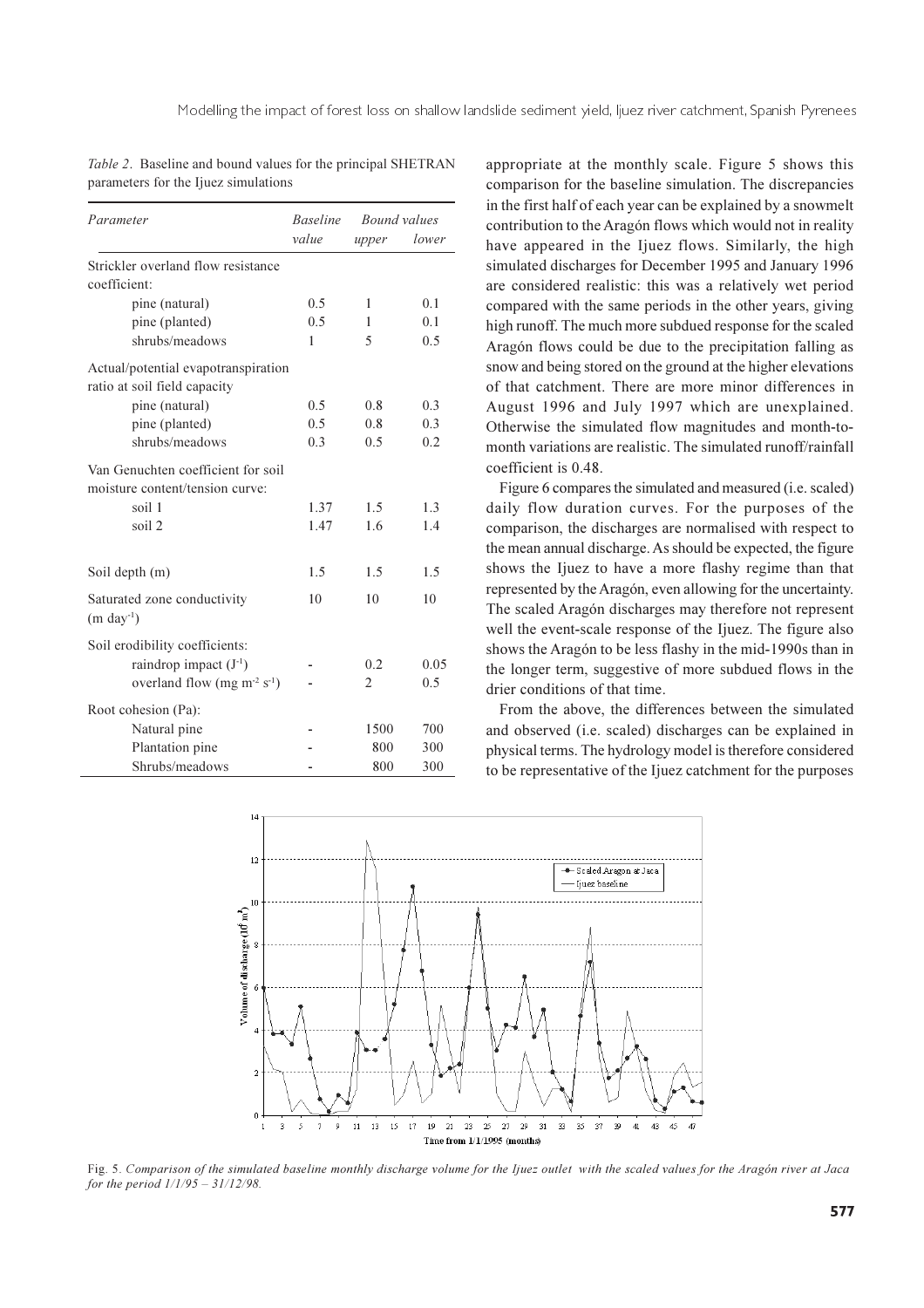

Fig. 6. Comparison of the normalized flow duration curve for the scaled Aragón discharge record at Jaca with the simulated baseline curve for the Ijuez outlet. The Aragón curve is shown both for the long term period of record and for the dry period of the mid 1990s.

of the landslide modelling.

### Landslide calibration

The simulation does not cover the full period represented by the landslide inventory map. Consequently the principal aim of the validation was to reproduce not the number of landslides but the general spatial distribution of landslide occurrence. However, the observed incidence for 1990-2001 also provided a rough basis for testing the bounds on the simulated incidence for 1995–1998. As the observations refer to debris flows whereas the model determines landslides, it was necessary to distinguish in the simulation between those landslides which evolve into debris flows and those which do not.

The procedure was similar to that reported in earlier applications (Bathurst et al., 2005, 2006). Hydrological input was provided by the baseline flow simulation and bounds on the landslide simulation were obtained by setting bounds on the root cohesion (Table 2). It was found that smaller bound values were needed, compared with simulations for other catchments (Bathurst et al., 2005), otherwise no landslides were simulated. The smaller values are justified by the poorer purchase afforded the roots by the thin soil and flysch structure. The other soil parameters were evaluated as, for soils 1 and 2: soil cohesion 4.42 and 4.13 kPa; angle of friction 29.8 $^{\circ}$  and 29.7 $^{\circ}$ . Depth to the shear surface was set at 0.85 m. Landslides were precluded from occurring at slopes less than  $25^{\circ}$  and more than  $50^{\circ}$ , in good general agreement with the survey of Lorente et al. (2002) which showed most debris flows to be on  $20-35^{\circ}$  gradients. Landslides which occurred in the first 24 hours of the simulation were eliminated as indicating squares defined as unconditionally unsafe.

It can be seen that there is a difference between the SHETRAN grid soil depth of 1.5 m (the depth of the unconfined aquifer) and the landslide model subgrid soil depth of 0.85 m (the depth to the shear surface). This arises from calibration requirements and approximations in the model parameterisation. When such cases occur, however, the model design ensures that soil moisture is conserved between the two scales.

Figure 7 compares the 50-year map of observed debris flows with the upper and lower simulated bounds for 1995– 1998. Considering in particular the upper simulated bound, reproduction of the observed spatial distribution is good. The apparent discrepancy between the low observed incidence and high simulated incidence in the high meadow area at the north of the catchment is explained as follows. The simulations refer to landslides: according to SHETRAN's rule-based approach, these may evolve into debris flows on forested slopes but not on grassy slopes such as the meadows. The observations, however, refer to debris flows. García-Ruiz et al. (1990) report that landslips do occur on the high meadows but these do not form debris flows and do not transfer much sediment into the river system. Hence simulation and observation are in general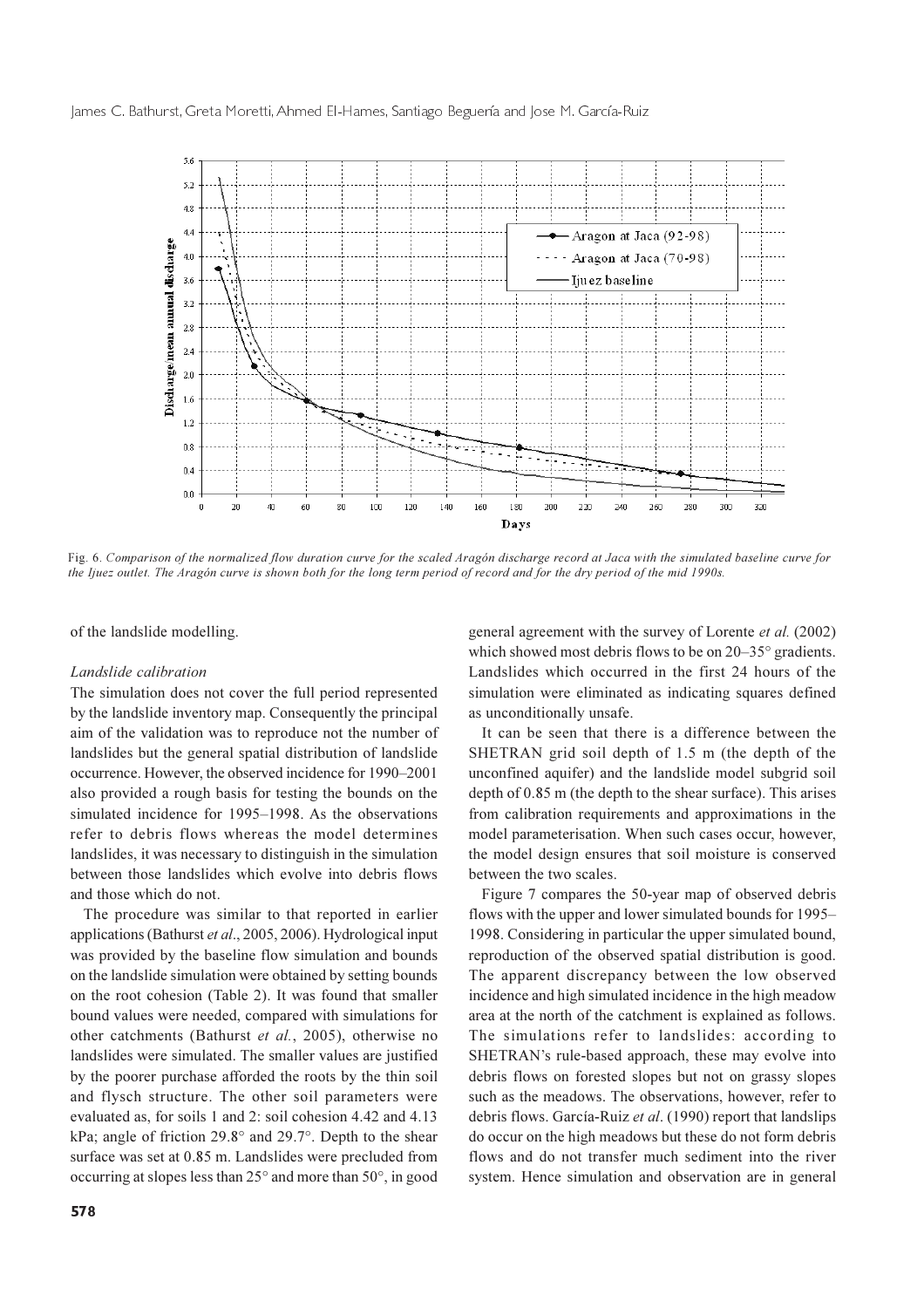

Modelling the impact of forest loss on shallow landslide sediment yield, ljuez river catchment, Spanish Pyrenees

Fig. 7. Comparison of uncertainty bounds for the SHETRAN landslide simulation (upper diagrams) with the 1956-2001 map of observed debris flows (lower diagram) in the Ijuez catchment. Landslide and debris flow locations are shown as dots.

agreement for the high meadows in terms of debris flow occurrence.

For the long term period represented by the debris flow inventory (146 debris flows during 1956–2001), the annual rate of debris flow occurrence is about 3. During 1990– 2001, 21 debris flows were recorded, giving a slightly lower rate of occurrence of about 2. The reduction may be explained by the relatively low rainfalls of the 1990s compared with the long term average and by the use of field recognition mapping in the 2001 debris flow survey, which can be less exhaustive than the aerial photographic analysis used in the earlier surveys. The reforestation of the 1950s may also have had a stabilising effect, although Beguería (2005) shows that, even after 50 years, this effect is not equivalent to that of a well established forest. The bounds on the number of simulated landslides for 1995–1998 are 96 and 857. For the lower bound the number is made up mainly of landslides on the high meadows: very few landslides are simulated in the lower catchment. All the landslides are simulated to occur in 1995, corresponding to the higher rainfall of that year compared with the others.

The corresponding bounds for the number of landslides which evolve into debris flows are 12 and 462 (generally not in meadows or grasslands), giving annual rates of debris flow occurrence of 3 to 115. This suggests that the lower simulation bound may be generally representative of reality. As with previous applications, the upper simulation bound is a considerable overestimate of the observed number but is helpful in defining the spatial distribution of landslides.

The landslide model may be predisposed to provide a slight overestimate of the number of landslides owing to the way in which the landsides are counted. The number is calculated as the number of subgrid elements in which a slope failure is simulated. If there are failures in two neighbouring elements, they are counted as two separate slides, whereas in reality they may have been one.

On the basis of these results, the landslide model is considered to be representative of the Ijuez catchment. However, the lower bound on landsliding (with the upper bounds on root cohesion) is likely to be rather closer to the observed incidence than is the upper bound. Similar findings were obtained for the applications to Valsassina and the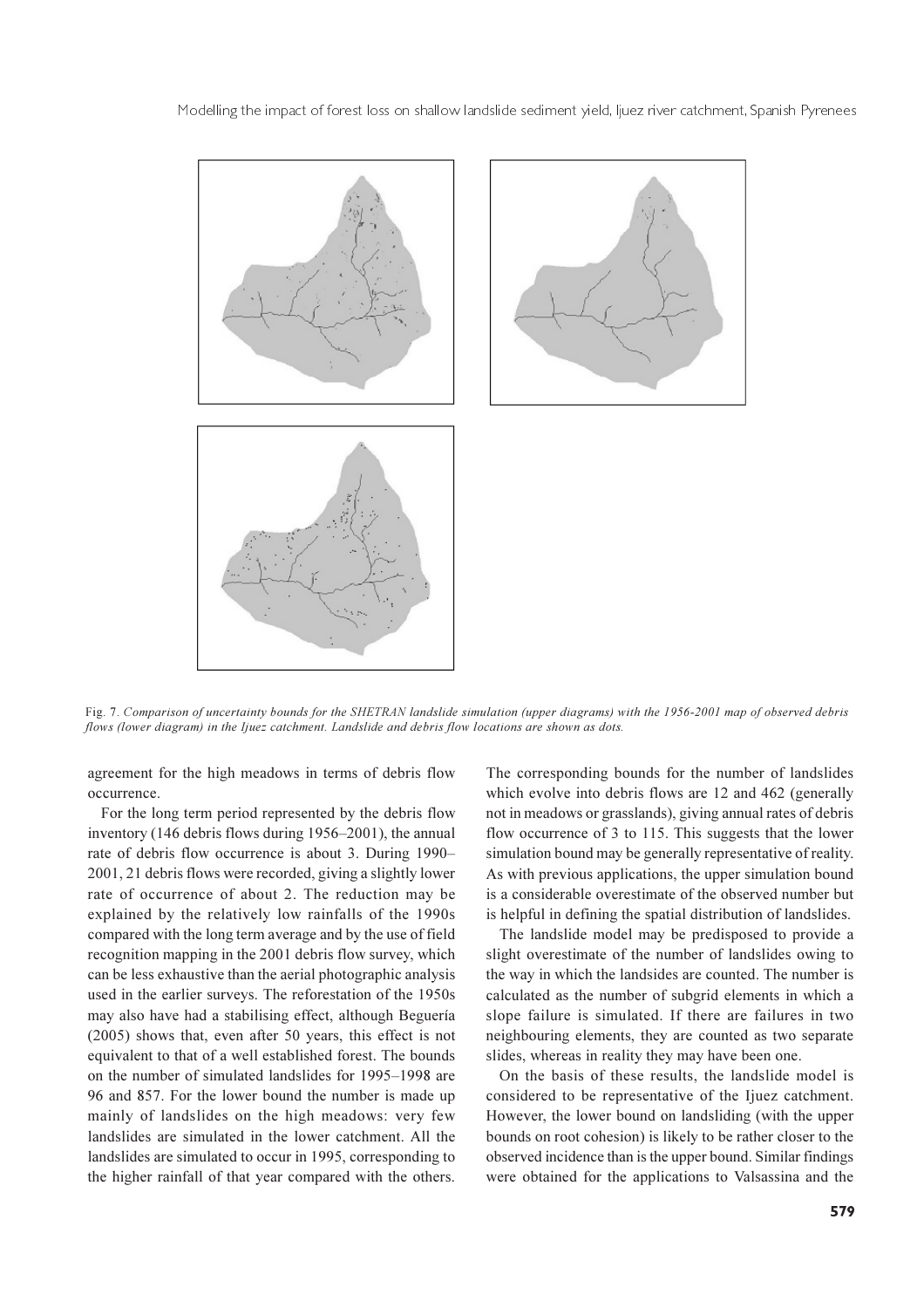Llobregat catchment (Bathurst et al., 2005, 2006).

#### Sediment vield calibration

For the simulations, uncertainty bounds were set on the soil erodibility coefficients, which indicate the ease with which the soil can be eroded by raindrop impact and by overland flow (see Wicks and Bathurst, 1996, for a description of the coefficients) (Table 2), while hydrological input was provided by the baseline run. The proportion of ground protected from raindrops or raindrip erosion by vegetation or other cover was set at 0.7 for all vegetations. Without the contribution from debris flows, the sediment yield simulated for 1995–98 was  $0.67$  t ha<sup>-1</sup> yr<sup>-1</sup>, there being no sensitivity to the erodibility coefficients. The experience of CSIC-IPE scientists is that there needs to be very wet weather over several days for the whole catchment to contribute to sediment vield. As the 1990s were relatively dry it is thought that there was little overland flow and therefore little sediment yield from the hillslopes. The lack of overland flow may explain the insensitivity of the simulation results to the soil erodibility coefficients. Sediment sources in the catchment tend instead to be close to the river network (with the addition of debris flow inputs from the hillslopes). Adding the lower and upper bounds for debris flow contribution to the simulated yield raises the yield to 0.77 and 2.08 tha<sup>-1</sup> yr<sup>-1</sup> respectively. These values are very similar to those observed in the flysch area (around 2 t ha<sup>-1</sup> yr<sup>-1</sup>) (García-Ruiz et al., 2004). On this basis the sediment yield model is considered to be representative of the Ijuez catchment.

Noting that the lower bound on the number of simulated landslides is likely to be more realistic than the upper bound, the same is likely to be true for the simulated sediment yield. This suggests that the supply of material derived from shallow landslides to the main channel is relatively minor compared with the supply from channel and other hillslope sources (0.1 t ha<sup>-1</sup> yr<sup>-1</sup> out of a total of 0.77 t ha<sup>-1</sup> yr<sup>-1</sup>). The material simulated to come from landslides is likely to be a

mix of material brought from the hillslopes by debris flows on forested land and material deposited directly into the river system from landslides immediately adjacent to the channel (especially in the grassland area).

### Scenario simulations

Once the full model had been tested for the current conditions, it was used to explore the sensitivity of the landslide sediment supply system to removal of the forest cover. As above, the hydrological response is simulated for the baseline conditions, modified to account for the landuse change as appropriate, while the landslide and sediment yield simulations incorporate uncertainty based respectively on root cohesion and soil erodibility coefficients.

The most realistic land-use change for the Ijuez catchment is loss of the tree cover by fire. The catchment was therefore modelled with a complete grass and pasture cover, representing the catchment a few years after a fire but before the re-establishment of larger vegetation such as shrubs and, eventually, trees. In this condition, the tree roots are assumed to have decayed (a condition which typically sees landslide occurrence increase several years after tree removal, e.g. Amaranthus et al., 1985; Sidle et al., 1985). It is assumed that the soil has resumed its normal properties and that any hydrophobic effects induced by the fire (e.g. Sidle et al., 1985; Varela et al., 2005) have disappeared. It is further assumed that potential evapotranspiration, as determined with the Blaney-Criddle equation calibrated by pan evaporation data, remains the same as with the current land use. However, the maximum value of the ratio of actual to potential evapotranspiration was decreased in line with the data in Table 2.

According to the model results, conversion of the catchment to a full grass cover provokes an increase in landslide occurrence (Table 3). However, by the rule-based conditions in SHETRAN, none of the landslides can develop into a debris flow, i.e. the number of debris flows is zero. Therefore, the only contribution to sediment yield can come from landslides directly adjacent to the channel system or

|  |  | <i>Table 3.</i> Results for the SHETRAN I juez simulations |
|--|--|------------------------------------------------------------|
|  |  |                                                            |

| Scenario           |                |                                    | Mean annual Mean annual Simulated mean | Simulated sediment yield                              |                                                           | <i>Simulated</i>                                         |                         |
|--------------------|----------------|------------------------------------|----------------------------------------|-------------------------------------------------------|-----------------------------------------------------------|----------------------------------------------------------|-------------------------|
|                    | rainfall<br>mm | pot. evapo-<br>transpiration<br>mm | annual runoff<br>mm                    | without<br>landslides<br>t ha <sup>-1</sup> $vr^{-1}$ | from land-<br>slides only<br>t ha <sup>-1</sup> $vr^{-1}$ | total with<br>landslides<br>t ha <sup>-1</sup> $vr^{-1}$ | number of<br>landslides |
| Current vegetation | 1241           | 950                                | 757                                    | 0.67                                                  | $0.10 - 1.41$                                             | $0.77 - 2.08$                                            | $96 - 857$              |
| Grassland          | 1241           | 950                                | 778                                    | 0.76                                                  | $0.05 - 0.78$                                             | $0.81 - 1.54$                                            | $183 - 1089$            |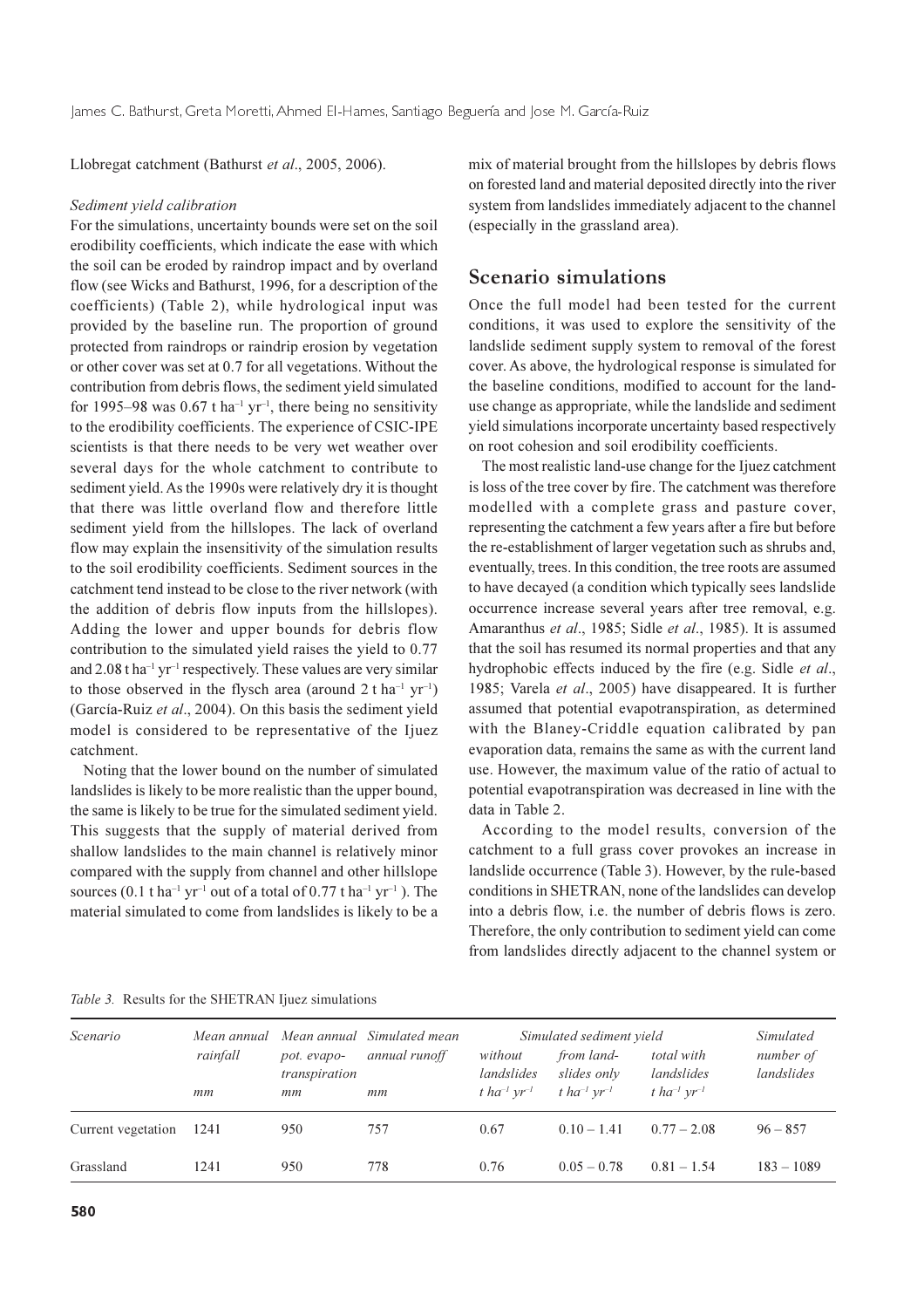from landslide material deposited on the hillslopes and washed into the channel by overland flow. Overall, the material contributed by landsliding is approximately halved, falling from the range of 0.1–1.41 t ha<sup>-1</sup> yr<sup>-1</sup> to 0.05–0.78 t ha<sup>-1</sup> yr<sup>-1</sup>. There is a small increase in runoff associated with the lower transpiration and interception of the grassland compared with the forest and consequently a small increase in sediment vield derived from non-landslide sources. However, while this maintains the lower bound on total sediment yield  $(0.81 \text{ t} \text{ ha}^{-1} \text{ yr}^{-1}$  compared with 0.77 t ha<sup>-1</sup>  $yr^{-1}$  for the forested case), the upper bound falls from 2.08 to 1.54 t ha<sup>-1</sup> yr<sup>-1</sup>.

The scenario results can all be explained by physical reasoning. In addition they match the analysis by Lorente et al. (2002) of debris flow occurrence in the flysch sector containing the Ijuez catchment. This analysis found the distribution of debris flows to be higher in reforested areas  $(31\%)$ , shrublands  $(24\%)$  and areas with natural pine forest  $(20\%)$  compared with meadow lands  $(7\%)$ . The noncultivated area contained 68% of all the debris flows compared with 30% in sloping fields. The results also match the general observation that the number of landslides increases after tree removal. On the other hand, they do not agree with observations that suggest an accompanying increase in sediment yield. A possible reason for this could be the absence of overland flow, which means that the increase in hillslope erosion (from landslides and because of reduced protection against raindrop impact) is not converted into an increased supply to the river system. Wetter conditions could produce a different result.

Given the uncertainties in the parameter evaluation, the relative variation between the simulations is likely to be more reliable than the simulated output magnitudes. Comparison of the scenario results with the simulation for the current period therefore provides an indication of the potential changes in catchment response and thus provides a context within which guidelines for land management can be developed to minimise debris flow impacts. In particular:

- assuming that the lower bounds on sediment yield are more realistic than the upper bounds, the supply of shallow landslide material to the channel contributes relatively little (about 13%) to the overall catchment sediment vield:
- a decrease in the hillslope forest cover is likely to cause a significant increase (doubling) in landslide occurrence and a small increase in runoff. However, whether this translates into an increase in sediment yield is likely to depend on the rainfall pattern.

# Conclusions

While the principal tree-related factors which influence landslide occurrence are well established, it is only recently that they have been represented in catchment scale models and the capability of such models, especially at scales larger than a few square kilometres, has not been demonstrated. The application of the SHETRAN landslide sediment yield model to the Ijuez catchment is intended to provide one such demonstration.

- (i) The application demonstrates an ability to simulate the observed long term spatial distribution of debris flows and to determine catchment sediment yield within the range of observations from a wider region. However, the annual rate of landsliding may be estimated more accurately by the lower rather than the upper uncertainty bound. The result also suggests that landslides provide a relatively minor proportion of the total sediment yield, at least in drier years.
- (ii) The scenario application investigated the effect of removal of forest cover on landslide and debris flow occurrence and sediment yield. Landslide incidence is simulated to increase but the number of landslides which evolve into debris flows is decreased. As a consequence, and given the relatively low rainfall and resulting lack of overland flow for the simulation period, there is a reduction in sediment delivery to the channel network. The relationship between landslide/debris flow occurrence and tree cover from the simulation generally matches observations from the local flysch sector and more general observations about the effect of forest logging.
- (iii) The application has demonstrated how a physically based model, with large parameter evaluation requirements, can be used even when direct measurements are not available. In particular, the Bescos rainfall time series was generated with reference to other local rainfall records and extrapolated on an altitudinal basis, a discharge time series was generated by scaling from other local catchments and data providing the basis for a soil map were obtained by a short field campaign.

Some aspects of the model application need further consideration.

(i) Considering the particular application, the simulation period 1995–98 was relatively dry and it is therefore possible that the full capability of the model was not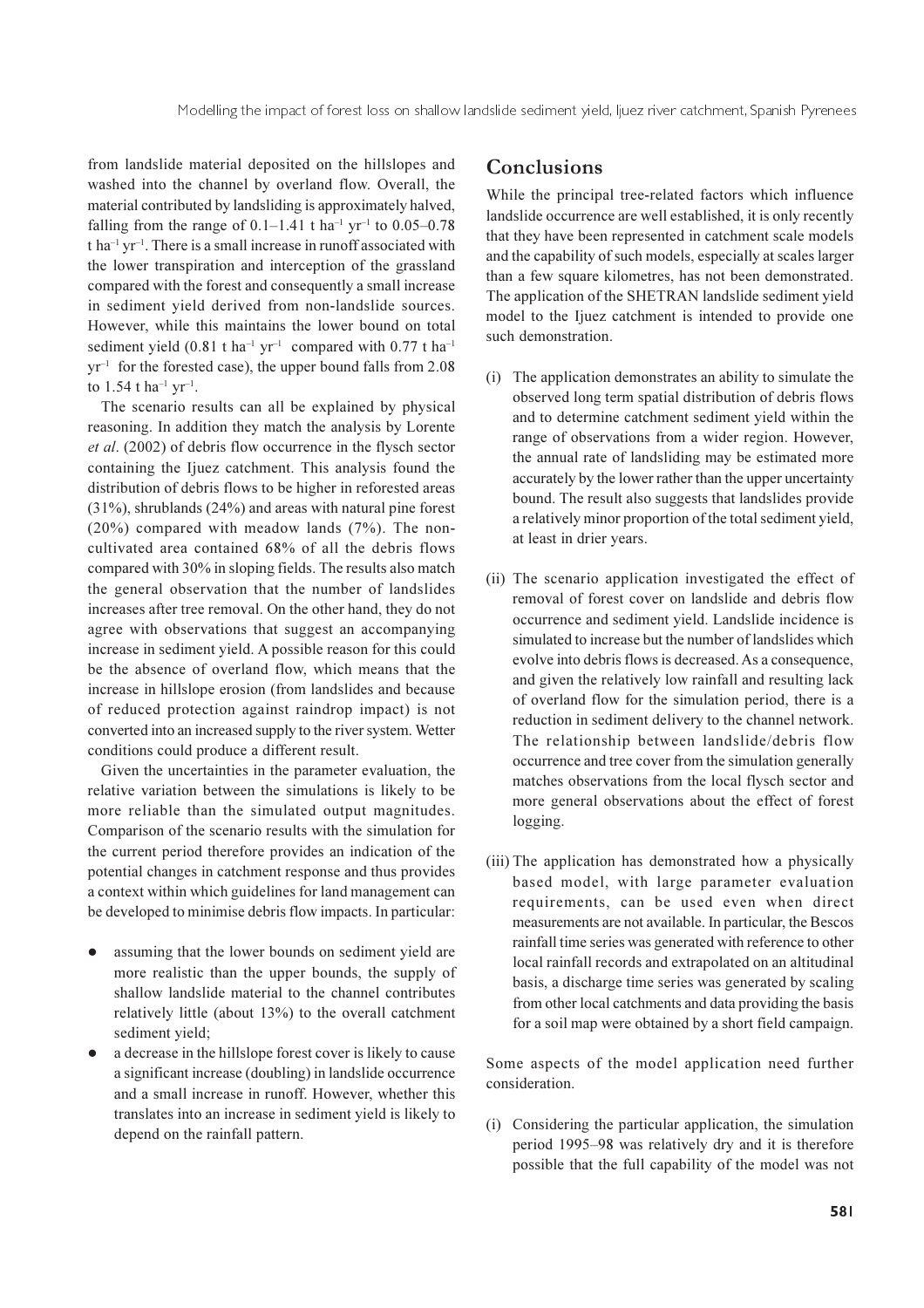tested. In particular, the effect of overland flow in transporting both landslide material and soil eroded by raindrop impact does not seem to have been important in the test period. Wetter conditions could produce a different balance of outcomes.

(ii) As with the applications reported by Bathurst et al.  $(2005, 2006)$ , there are aspects of the modelling approach which need further examination. These include: the most suitable method to eliminate the large number of unconditionally unsafe landslide squares predicted at the start of a simulation; how best to reduce the simulated upper bound on the number of landslides, which is typically a large overestimate of the observed occurrence; and the extent to which parameters other than root cohesion should be used in setting the bounds on landslide occurrence. While the three applications have established the feasibility of modelling landslide sediment yield at the catchment scale, greater refinement is needed for future applications.

## Acknowledgements

This paper is part of a collection honouring the achievements of Professor McCulloch. As Director of the former Institute of Hydrology (now Centre for Ecology and Hydrology, Wallingford), he fostered major research developments in, among other topics, river catchment modelling (including) the predecessor of SHETRAN) and the hydrological effects of forests. It is appropriate, therefore, that this paper can refer to both these themes.

The authors thank Adrian Lorente (Instituto Pirenaico de Ecología) for debris flow data and other information on the Ijuez catchment. They also thank the Diputación General de Aragón and the Instituto Geológico y Minero de España (Zaragoza) for their advice and for their interest in the simulation results. Chris Hunt (Technician, University of Newcastle upon Tyne) is thanked for his help and advice in the laboratory analysis of the soil samples. The DAMOCLES project was funded by the Environment and Sustainable Development Programme of the European Commission Research Directorate General, under Contract Number EVG1-CT-1999-00007, and this support is gratefully acknowledged.

# **References**

Abbott, M.B., Bathurst, J.C., Cunge, J.A., O'Connell, P.E. and Rasmussen, J., 1986a. An introduction to the European Hydrological System - Système Hydrologique Européen, "SHE", I: History and philosophy of a physically-based, distributed modelling system. J. Hydrol., 87, 45–59.

- Abbott, M.B., Bathurst, J.C., Cunge, J.A., O'Connell, P.E. and Rasmussen, J., 1986b. An introduction to the European Hydrological System - Système Hydrologique Européen, "SHE", 2: Structure of a physically-based, distributed modelling system. J. Hydrol., 87, 61-77.
- Abernethy, B. and Rutherfurd, I. D., 2001. The distribution and strength of riparian tree roots in relation to riverbank reinforcement. Hydrol. Process., 15, 63-79.
- Amaranthus, M.P., Rice, R.M., Barr, N.R. and Ziemer, R.R., 1985. Logging and forest roads related to increased debris slides in southwestern Oregon. J. Forestry, 83, 229-233.
- Avendaño Salas, C., Sanz Montero, E., Cobo Rayán, R. and Gómez Montaña, J.L., 1997. Sediment yield at Spanish reservoirs and its relationship with the drainage basin area. Proc. 19th Congress International Commission on Large Dams, Florence, Italy, Q.74-R.54, 863-874.
- Bathurst, J.C. and O'Connell, P.E., 1992. Future of distributed modelling : the Système Hydrologique Européen. Hydrol. Process., 6, 265-277.
- Bathurst, J.C., Wicks, J.M. and O'Connell, P.E., 1995. The SHE/ SHESED basin scale water flow and sediment transport modelling system. In: Computer Models of Watershed Hydrology, V.P. Singh (Ed.), Water Resources Publications, Highlands Ranch, Co., USA. 563-594.
- Bathurst, J.C., Crosta, G., García-Ruiz, J.M., Guzzetti, F., Lenzi, M. and Ríos, S., 2003. DAMOCLES: Debrisfall Assessment in Mountain Catchments for Local End-users. In: Debris Flow Hazards Mitigation: Mechanics, Prediction and Assessment, D. Rickenmann and C-L. Chen (Eds.), Millpress, Rotterdam, The Netherlands. 2, 1073-1083.
- Bathurst, J.C., Ewen, J., Parkin, G., O'Connell, P.E. and Cooper, J.D., 2004. Validation of catchment models for predicting landuse and climate change impacts. 3. Blind validation for internal and outlet responses. J. Hydrol., 287, 74–94.
- Bathurst, J.C., Moretti, G., El-Hames, A., Moaven-Hashemi, A. and Burton, A., 2005. Scenario modelling of basin-scale, shallow landslide sediment yield, Valsassina, Italian Southern Alps. Nat. Haz. Earth Syst. Sci., 5, 189-202.
- Bathurst, J.C., Burton, A., Clarke, B.G. and Gallart, F., 2006. Application of SHETRAN basin-scale, landslide sediment yield model to Llobregat basin, Spanish Pyrenees. Hydrol. Process. In press.
- Beguería, S., 2005. Changes in land cover and shallow landslide activity: A case study in the Spanish Pyrenees. Geomorphol., In press. (On-line copy in  $2005$ .)
- Beven, K.J., 2001. Rainfall-Runoff Modelling: The Primer. Wiley, Chichester, UK. 360pp.
- Beven, K. and Binley, A., 1992. The future of distributed models: model calibration and uncertainty prediction. Hydrol. Process.,  $6, 279 - 298.$
- Burton, A. and Bathurst, J.C., 1998. Physically based modelling of shallow landslide sediment yield at a catchment scale. Environ. Geol., 35, 89-99.
- DeGraff, J.V., Bryce, R., Jibson, R.W., Mora, S. and Rogers, C.T., 1989. Landslides: their extent and significance in the Caribbean. In: Landslides: Extent and Economic Significance, E.E. Brabb and B.L. Harrod (Eds.), Balkema, Rotterdam, The Netherlands, 68.
- Denmead, O.T. and Shaw, R.H., 1962. Availability of soil water to plants as affected by soil moisture content and meteorological conditions. Agronomy J., 54, 385–390.
- Dhakal, A.S. and Sidle, R.C., 2003. Long-term modelling of landslides for different forest management practices. Earth Surf. Process. Landf., 28, 853-868.
- Dunne, T. and Leopold, L.B., 1978. Water in Environmental Planning. Freeman, San Francisco, USA. 818pp.